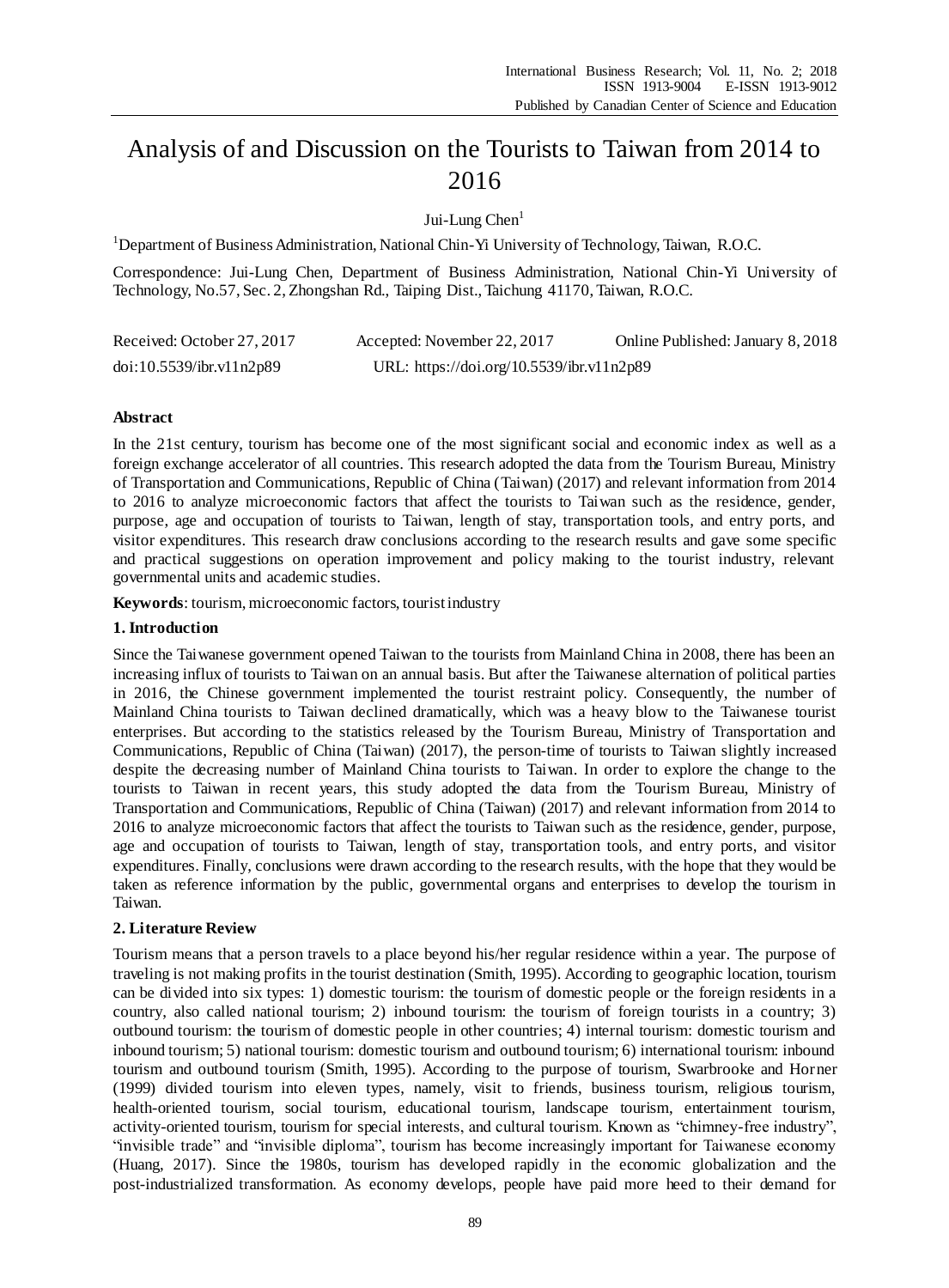tourist entertainment. All governments have made tremendous effort to improve their tourist industry to attract foreign tourists, so as to make tourism output and boost their economy. Aside from enriching tourists' experience, tourism can bring economic benefits to the tourist industry, increase revenue and employment rate and enhance the acceptance of cultural values (Lankford and Howard, 1994; Wight, 1998). Moreover, it is the best way for a country to communicate with others and a policy that would bring immediate benefits. Therefore, all countries have been striving to develop their tourism to increase national and private wealth. Besides, tourism covers various industries, including hotel, catering, aviation, transportation and traveling; hence, promoting tourism fuels the development of relevant industries (Wang and Cheng, 2011). As an island country, Taiwan boasts a prosperous tourist industry and abundant tourist resources, which are supplemented by the unique geographic features, natural resources, diverse cultures, historical relics, national parks and regional entertainment areas. The government must adopt proper planning and management to prevent pollution or the abuse of resources, for environment plays a key role in the tourist development (Piga, 2003). Conflict would form when the number of tourist reaches certain level. The more significant the cultural difference between local residents and tourists is, the fiercer the conflict will be (Wei et al., 1989). For that reason, the sustainable development of environment must be taken into account in the development of tourism; moreover, the tourist load analysis and the environment evaluation of tourist policy should be conducted and the policies for proper planning of tourist environment should be made. According to the Tourist Competitiveness Report 2017 released by the World Economic Forum, Taiwan ranked No.30, up from No.32 in 2015, in terms of the competiveness of tourist industry; meanwhile, the score of its tourist competitiveness index increased from 4.4 to 4.5. Although Taiwan have invested abundant resources in the protection and recovery of environment in recent years, the actual development and the attraction to international tourists have not been enough to form important factors. To address these problems, the government-resident cooperation system needs to be improved so that Taiwan's future tourist industry will not only benefit from complete infrastructure but also take sustainability as the attraction to more international tourists, so as to realize the objectives of environmental sustainability and industrial development (Yeh, 2017).

Tourism can be divided into domestic tourism and international tourism. Both share such direct consumption items as transportation, shopping, catering, accommodation and the tickets of tourist destinations; hence, they are highly essential for economy and society. International tourism, however, outweighs domestic tourism for increasing foreign exchange revenue and creating job opportunities (Wang and Cheng, 2011). The main economic benefits brought by tourism include promoting rural economy, narrowing the gap between urban and rural areas, improving international balance, increasing national income, creating job opportunities, reinforcing economic structure, stimulating entrepreneurial investment and raise government income. Economic costs include the cost of land opportunity, inflation, the overdependence on tourism, and the increase in fiscal expenditure (Chen, 1995). Since China's reform and opening-up, the living standards and financial conditions of Chinese people have improved significantly. As the restraints on overseas tourism become increasingly loose and the government encourages people to travel abroad, the large quantity of Mainland China tourists and their amazing consumption capacity have caught the great attention of the global tourist market (Chang, 2009). The overall stable growth of revenue in Taiwan's tourism in recent years has been mainly attributed to the remarkable foreign exchange revenue brought by its international tourism. But since the alternation of political party in 2016, the Chinese government has implemented the policy of restraining Mainland China tourists to Taiwan, which has caused great impact on the Taiwanese tourist enterprises.

### **3. Research Methodological**

This study adopted the data from the Tourism Bureau, Ministry of Transportation and Communications, Republic of China (Taiwan) (2017) and relevant information from 2014 to 2016 to analyze microeconomic factors that affect the tourists to Taiwan such as the residence, gender, purpose, age and occupation of tourists to Taiwan, length of stay, transportation tools, and entry ports, and visitor expenditures.

### *3.1 Residence*

As for the residence of the tourists to Taiwan, relevant data in 2016 (see Table 1 which merely shows the countries which had had over 100,000 person-times of tourists to Taiwan for three consecutive years) reveal that Mainland China had ranked the first for three years in row. But the person-times of 2016 were significantly less than that of 2015 (by about 670,000 person-times). Japan, ranking the second, reached a new height in 2016 (with approximately 1.9 million person-times). Growth was also found in Hong Kong and Macao and South Korea, which ranked the third and the fourth respectively. It is noteworthy that eight of the top 9 regions in 2016, except Mainland China, witnessed an increase compared with that in 2015. Except the US, the remaining seven were in Asia. Therefore, the Taiwanese government can focus its tourist marketing on Asia and Europe, especially the US.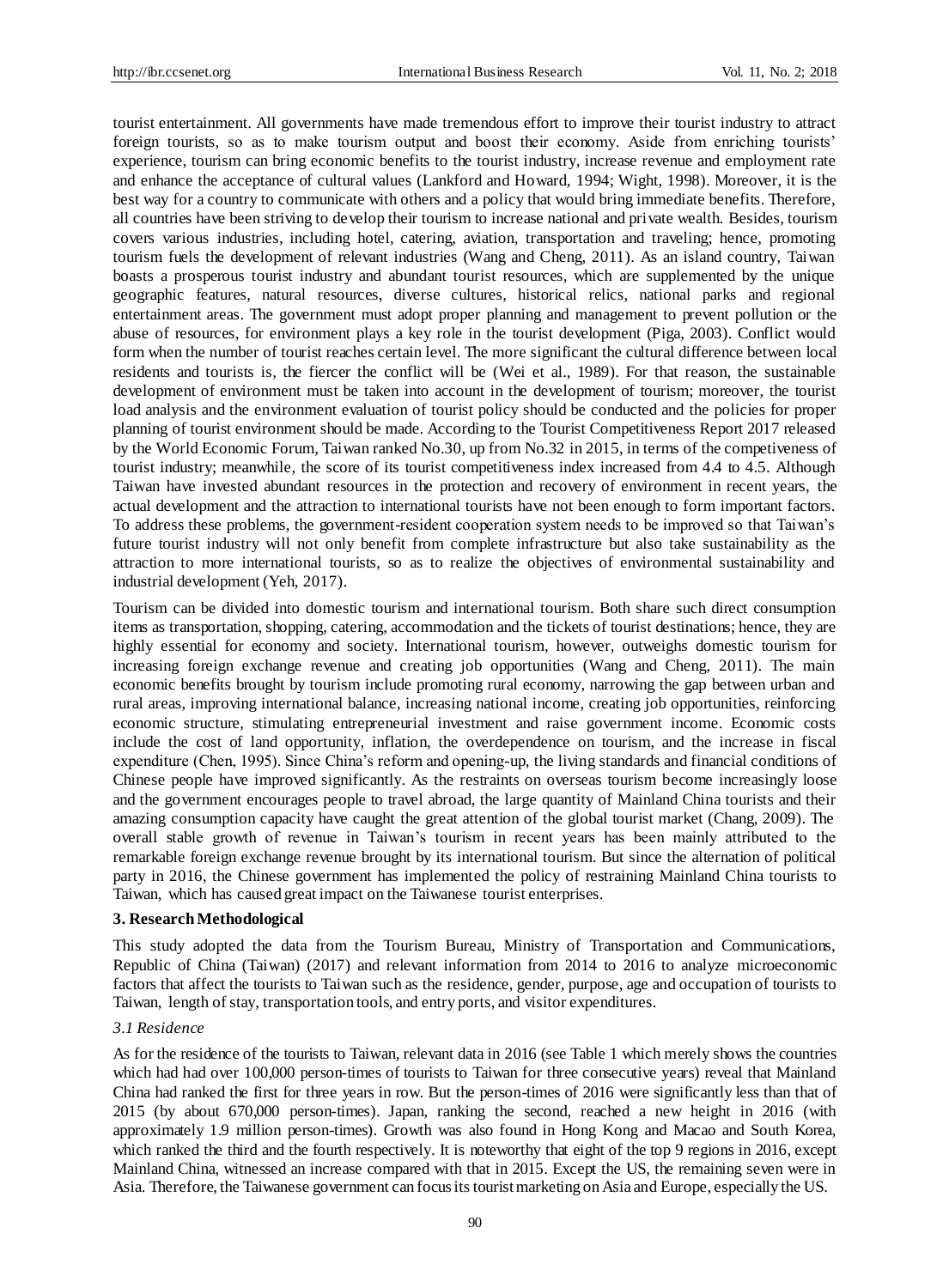# *3.2 Gender*

In terms of gender (see Table 2), there was little change from 2014 to 2016, with the female tourists outnumbering the male ones by about 5%. As far as the person-time over the three years is concerned, there was a gradual increase for both male and female tourists.

|      | Table 1. Visitor Arrivals by Residence (Unit: Persons) |       |               |       |        |                            |                 |
|------|--------------------------------------------------------|-------|---------------|-------|--------|----------------------------|-----------------|
| Year | <b>Mainland</b><br>China.                              | Japan | Hong<br>Kong. | Korea | U.S.A. | Malaysia Singapore Vietnam | <b>Thailand</b> |

|      | China     |          | Kong.<br>Macao |         |         |         |         |         |         |
|------|-----------|----------|----------------|---------|---------|---------|---------|---------|---------|
| 2014 | 3.987.152 | .634.790 | 1.375.770      | 527.684 | 458.691 | 439.240 | 376.235 | 137.177 | 104.812 |
| 2015 | 4.184.102 | .627.229 | 1.513.597      | 658,757 | 479.452 | 431.481 | 393,037 | 146.380 | 124.409 |
| 2016 | 3.511.734 | .895.702 | 1.614.803      | 884.397 | 523.888 | 474.420 | 407.267 | 196.636 | 195.640 |
|      |           |          |                |         |         |         |         |         |         |

Source: Tourism Bureau, Ministry of Transportation and Communications, Republic of China (Taiwan) (2017)

Table 2.Visitor Arrivals by Gender (Unit: Persons)

| Year |            | Male                   |            | <b>Female</b>          |            |  |
|------|------------|------------------------|------------|------------------------|------------|--|
|      | Total      | <b>No. of Visitors</b> | % of Total | <b>No. of Visitors</b> | % of Total |  |
| 2014 | 9.910.204  | 4.713.189              | 47.56      | 5.197.015              | 52.44      |  |
| 2015 | 10.439.785 | 4.903.557              | 46.97      | 5.536.228              | 53.03      |  |
| 2016 | 10,690,279 | 5.028.499              | 47.04      | 5,661,780              | 52.96      |  |

Source: Tourism Bureau, Ministry of Transportation and Communications, Republic of China (Taiwan) (2017)

# *3.3 Purpose of Visit*

When it comes to purpose of visit (see Table 3), there was little change during the period (from 2014 to 2016), with "Pleasure" being the main purpose, and over 7.5 million person-times were for "Pleasure" for the past two years. Except "Others", other purposes were dominated by "Business" and "Visit Relatives".

| Table 3. Visitor Arrivals by Purpose of Visit (Unit: Persons) |  |  |  |  |
|---------------------------------------------------------------|--|--|--|--|
|---------------------------------------------------------------|--|--|--|--|

| Year | Total      | <b>Business</b> | <b>Pleasure</b> | Visit<br><b>Relatives</b> | <b>Conference</b> | <b>Study</b> | <b>Exhibition</b> | Medical<br>l'reatment | Others    |
|------|------------|-----------------|-----------------|---------------------------|-------------------|--------------|-------------------|-----------------------|-----------|
| 2014 | 9.910.204  | 769,665         | 7.192.095       | 393,656                   | 63.135            | 56.562       | 13.316            | 60.951                | .360.824  |
| 2015 | 10.439.785 | 758.889         | 7.505.457       | 408,034                   | 60,777            | 59.204       | 13.749            | 67.298                | . 566.377 |
| 2016 | 10.690.279 | 732.968         | 7.560.753       | 428.625                   | 64.704            | 67.954       | 14.876            | 38.260                | .782.139  |

Source: Tourism Bureau, Ministry of Transportation and Communications, Republic of China (Taiwan) (2017)

# *3.4 Age*

As for age (see Table 4), there was little change from 2014 to 2016, with the largest proportion for those aged from 30 to 39, followed by those aged from 20 to 29 and those aged from 40 to 49. What deserves attention is that there was an annual increase for the above three age groups in the past three years, while there was decline in two age groups – from 50 to 59 years and 60 years and over.

Table 4. Visitor Arrivals by Age(Unit: Persons)

| Year | <b>Total</b> | 9 vears and<br>Under | 10-19<br>ve ars | 20-29<br>vears | 30-39<br>vears | 40-49<br>vears | 50-59<br>vears | 60 years<br>and Over |
|------|--------------|----------------------|-----------------|----------------|----------------|----------------|----------------|----------------------|
| 2014 | 9.910.204    | 313.479              | 525,014         | 1.844.889      | 1.988.524      | 1.807.090      | 1.733.548      | 1.697.660            |
| 2015 | 10.439.785   | 366,358              | 575,074         | 2.014.944      | 2.126.664      | 1.885.288      | 1.778.173      | .693.284             |
| 2016 | 10.690.279   | 397,178              | 603.564         | 2.214,660      | 2.250.830      | 1.925.259      | .710.215       | .588.573             |

Source: Tourism Bureau, Ministry of Transportation and Communications, Republic of China (Taiwan) (2017)

# *3.5 Occupation*

In term of occupation (see Table 5), except "Others" and "Unstated", "Merchant & Salesman" accounted for the largest proportion from 2014 to 2016, followed by "Housewife & Retired", "Cultural Personnel" and "Secretary & Clerk". But in recent years, more person-times were found in "Housewife & Retired" and "Cultural Personnel".

Table 5. Visitor Arrivals by Occupation (Unit: Persons)

| Year | Total      | Merchant<br>&<br><b>Salesman</b> | <b>Secretary</b> | Technical |           | Cultural Housewife Military<br>& Clerk Personnel Personnel & Retired & Gov't |         | <b>Others</b> | <b>Unstated</b> |
|------|------------|----------------------------------|------------------|-----------|-----------|------------------------------------------------------------------------------|---------|---------------|-----------------|
| 2014 | 9.910.204  | 1.350.409                        | 892.623          | 952.341   | 661.812   | 917.904                                                                      | 78.899  | 727.436       | 4.328.780       |
| 2015 | 10.439.785 | 2.531.590                        | 905,580          | 243.996   | 1.065.357 | 1.496.702                                                                    | 101,079 | 1.206.280     | 2.889.201       |
| 2016 | 10.690.279 | 2.271.966                        | 1.027.392        | 261.724   | 1.215.716 | 1.396.148                                                                    | 120.431 | 1.227.277     | 3.169.625       |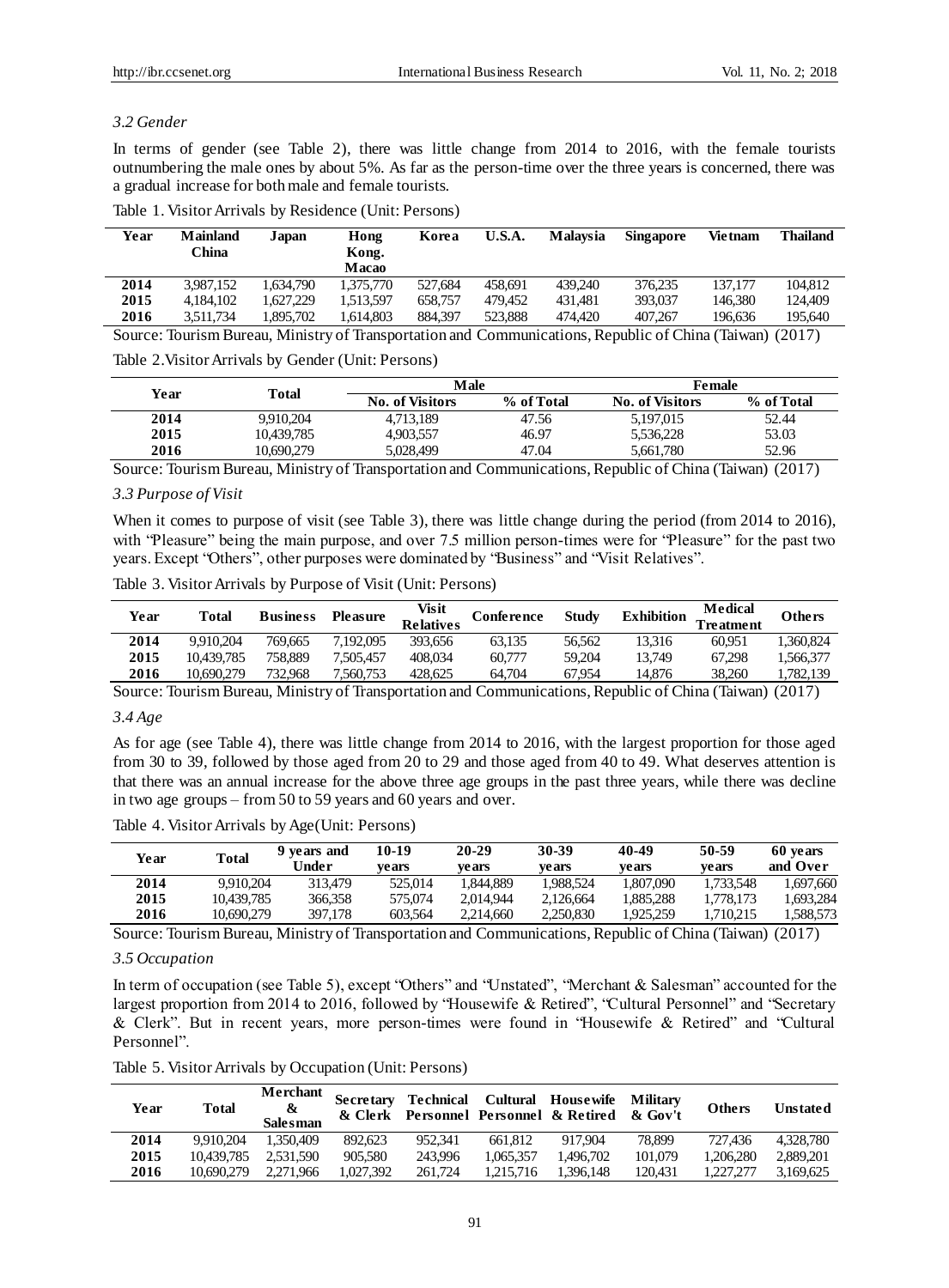Source: Tourism Bureau, Ministry of Transportation and Communications, Republic of China (Taiwan) (2017)

### *3.6 Length of Stay*

When it comes to length of stay (see Table 6), the average length was about 6.5 days from 2014 to 2016, or about a week. What is noteworthy is that there were over 90 nights and more than 770,000 person-times since 2016. A longer stay would bring a higher consumption account. Therefore, measures should be taken to increase the length of foreign tourists' stay.

# *3.7 Mode of Transport & Port of Entry*

As far as Mode of Transport & Port of Entry is concerned (see Table 7), "Air" took up the largest proportion, with TTY playing a dominant role and an annual increase. What followed were Kaohsiung and Sung-Shan, but their person-times declined. For Sea, Keelung played a main role, but there was decline in all ports in 2016.

Table 6. Visitor Arrivals by Length of Stay (Unit: Persons)

|      | Length of Stay (Nights) |                   |                               |                               |         |                                  |                                |  |  |                                               |                                                                                 |                          | Average                       |
|------|-------------------------|-------------------|-------------------------------|-------------------------------|---------|----------------------------------|--------------------------------|--|--|-----------------------------------------------|---------------------------------------------------------------------------------|--------------------------|-------------------------------|
| Year |                         |                   |                               | 4                             | $5 - 7$ | 8-15 16-30 31-60 61-90           |                                |  |  | $90$ 以上<br><b>Over</b><br>90<br><b>Nights</b> | <b>Total</b><br><b>Visitor</b><br><b>Nights</b>                                 | <b>Total</b><br>Visitors | Length<br>of Stay<br>(Nights) |
| 2014 |                         | 367.960 1.006.103 | 1,603,769 1,086,354 3,767,672 |                               |         |                                  | 855,893 224,189 121,610 76,302 |  |  | $\sim$                                        | 60.584.406                                                                      | 9,109,852                | 6.65                          |
| 2015 | 436.655                 | 1.096.801         |                               | 1.677.216 1.091.805 3.852.206 |         |                                  | 984.321 225.645 120.792 83.093 |  |  | $\sim$                                        | 63,486,144                                                                      | 9.568.534                | 6.63                          |
| 2016 | 496.369                 | 1.284.085         |                               | 1,982,823 1,213,786 3,301,663 |         | 1,038,151 239,891 129,142 90,980 |                                |  |  | 772,027                                       | 63.448.456                                                                      | 9.776.890                | 6.49                          |
|      |                         |                   |                               |                               |         |                                  |                                |  |  |                                               | $\alpha$ m in $M'$ and $\alpha$ in $\alpha$ is $\alpha$ if $\alpha$ is $\alpha$ |                          |                               |

Source: Tourism Bureau, Ministry of Transportation and Communications, Republic of China (Taiwan) (2017)

Table 7. Visitor Arrivals by Mode of Transport & Port of Entry (Unit: Persons)

|      |                    |                       |              | Sea                  |        |                              | Air                                                                                                      |               |                           |               |                |               |
|------|--------------------|-----------------------|--------------|----------------------|--------|------------------------------|----------------------------------------------------------------------------------------------------------|---------------|---------------------------|---------------|----------------|---------------|
| Year | Total              | Sub-<br>total         | Kee-<br>lung | Tai-<br>chung hsiung | Kao-   | Others                       | <b>Subtotal</b>                                                                                          | Sung-<br>Shan | <b>TTY</b>                | Tai-<br>chung | Kao-<br>hsiung | <b>Others</b> |
| 2014 | 9.910.204          | 478,414 85,474 21,308 |              |                      | 75.500 | 296.132                      | 9.431.790 852.176                                                                                        |               | 7,318,335                 | 328.377       | 885.742        | 47.160        |
| 2015 | 10.439.785         | 600.432 68.473 33.884 |              |                      | 64.347 | 433.728                      | 9.839.353 876.794                                                                                        |               | 7.570.823 395.613 936.297 |               |                | 59,826        |
| 2016 | 10.690.279 529.001 |                       |              |                      |        | 54,125 15,134 34,586 425,156 | 10,161,278 858,616 7,985,330 324,995 944,674                                                             |               |                           |               |                | 47.663        |
|      |                    |                       |              |                      |        |                              | Source: Tourism Burgey, Ministry of Transportation and Communications, Depublic of China (Taiwan) (2017) |               |                           |               |                |               |

Source: Tourism Bureau, Ministry of Transportation and Communications, Republic of China (Taiwan) (2017)

### *3.8 Visitor Expenditures*

As for Visitor Expenditures (see Table 8), the number of visitors became larger from 2014 to 2016, but visitor expenditures declined. Moreover, decline was also found in "Spending Per Person", "Spending Per Person Per Day", and "Average Length of Stay (Nights)". The decline might be the result of the decline in "Average Length of Stay (Nights)".

| Year | No. of<br>Visitors | Visitor<br><b>Expenditures</b><br>(US\$) | Growth<br>Rate<br>(%) | <b>Index</b><br>$1991 = 100$ | <b>Spending</b><br>Per Person<br>(US\$) | <b>Spending Per</b><br>Person Per<br>Day (US\$) | Average<br>Length of<br><b>Stav</b><br>(Nights) |
|------|--------------------|------------------------------------------|-----------------------|------------------------------|-----------------------------------------|-------------------------------------------------|-------------------------------------------------|
| 2014 | 9.910.204          | 14,615,000,000                           | 18.61                 | 724.23                       | 1,474.70                                | 221.76                                          | 6.65                                            |
| 2015 | 10.439.785         | 14.388,000,000                           | $-1.55$               | 712.98                       | 1.378.18                                | 207.87                                          | 6.63                                            |
| 2016 | 10,690.279         | 13.374.000.000                           | $-7.05$               | 662.74                       | 1.251.08                                | 192.77                                          | 6.49                                            |

### Table 8. Visitor Expenditures

Source: Tourism Bureau, Ministry of Transportation and Communications, Republic of China (Taiwan) (2017)

# **4. Results and Discussion**

As a whole, most of the tourists to Taiwan from 2014 to 2016 were from Asia in terms of residence, and those from Taiwan accounted for about 40% of the total number of tourists to Taiwan. In terms of gender, females occupied 53%. For "Purpose of Visit", those seeking "Pleasure" took up about 75%. As far as "Age" is concerned, those aged from 20 to 39 accounted for about 44%. As for "Occupation", except "Others" and "Unstated", "Merchant & Salesman" accounted for the largest proportion from 2014 to 2016, followed by "Housewife & Retired", "Cultural Personnel" and "Secretary & Clerk". But in recent years, more person-times were found in "Housewife & Retired" and "Cultural Personnel". When it comes to length of stay, the average length was about a week. As far as Mode of Transport & Port of Entry is concerned (see Table 7), "Air" took up the largest proportion, with TTY playing a dominant role and an annual increase. For Sea, there was trend of decline. As for Visitor Expenditures, the number of visitors became larger from 2014 to 2016, but visitor expenditures declined. Moreover, decline was also found in "Spending Per Person", "Spending Per Person Per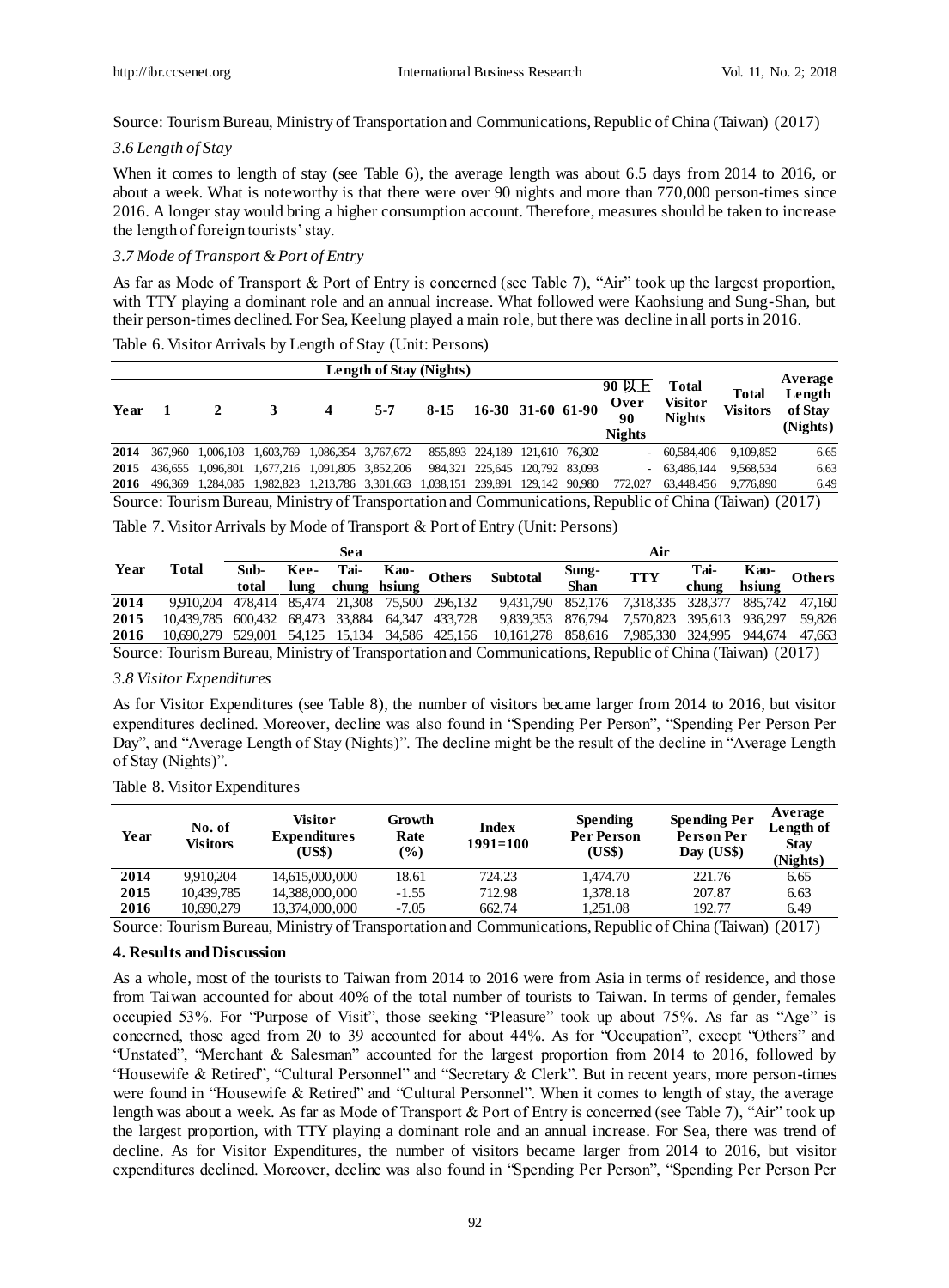Day", and "Average Length of Stay (Nights)". The decline might be the result of the decline in "Average Length of Stay (Nights)". Finally, this study gave the following suggestions:

- (1) The number of tourists has been rising dramatically worldwide, especially in Asian-Pacific region. Tourism has become a new economic development trend in the world as well as one of major projects of new economic development. Of the top 10 tourist source countries, Japan, China and Russia surround Taiwan. Such a large number of potential tourists provide new opportunities for Taiwan to develop international tourism. As the restraint on Mainland China tourists to Taiwan has loosened in recent years, Taiwan has witnessed immediate business opportunities in its tourist industry. But it still needs to attract international tourists if it expects sustainable development of its tourism. Aside from offering fascinating landscape, it needs to impress tourists with professional services which can only be provided by competent service professionals of the tourist industry. Only in this way will it be able to hold the attention of tourists for long (Wang and Cheng, 2011). Additionally, most Taiwanese people are kind and hospitable and local residents have established a positive interaction with tourists, which plays a key role in the development of Taiwan's tourism (Allen et al., 1993). Hoffman and Low (1981) Equipped with abundant and diverse cultural resources and geographic environments, Taiwan has tremendous development potentials. Besides, the government has made supportive policies on tourism and some preferential schemes to attract tourists, which has promoted the economic benefits of many areas.
- (2) Many of tourists to Taiwan would come to Taipei; hence, relevant governmental units should improve the regional planning of sightseeing routes so that more international tourists will have an in-depth visit to the regions beyond Taipei.
- (3) As an island country, Taiwan has a prosperous tourist industry and many famous scenic spots in the subtropical zone. In the future, Taiwan should direct its efforts to develop the maritime tourist and entertainment industry, giving full play to its tourist strengths as a maritime country.
- (4) Currently, China is restrain its tourists from visiting Taiwan and reducing the number of flights, which has indirectly led to a smaller number of Hong Kong and Macao tourists to Taiwan and caused some impact on the Taiwanese tourist industry. This problem could only be addressed through the cross-strait negotiation. But as far as the tourists from other regions are concerned, the tourists from 59 designated countries can enjoy a free visa (Bureau of Consular Affairs, Ministry of Foreign Affairs, Republic of China (TAIWAN), 2017). Despite this, those from other countries which cannot enjoy the free visa still need to go through the complicated procedure and must apply for one in the local Taiwanese embassy. This problem weakens their intention of visiting Taiwan and appears to be an obstacle for Taiwan to attract international tourists. In the future, Taiwan should continue to spread the free visa to a greater number of countries to make it more convenient for international tourists to visit Taiwan.
- (5) The "MICE" in the exhibition industry is short for Meetings, Incentives, Conventions and Exhibitions. The prosperity of the exhibition industry can be viewed as an index of a country's economic development. In recent years, many Taiwanese colleges and universities have established tourism-related departments to improve tourist services and trained exhibition professionals. By doing so, they intend to equip a greater number of students with advanced education and enhance the competence of the professionals in the whole industry. The exhibition industry is a focus in Taiwanese service industry. In recent years, the annual output of the Taiwanese exhibition industry has exceeded USD 1 billion. Moreover, the industry is an export platform, and Taiwan's overseas exhibitions have brought its important export performance. Besides, Taiwan has attracted meeting organizers, overseas buyers and business people and encouraged corporate meetings, so as to increase their consumption in Taiwan. Hence, if exhibition is combined with tourism, the benefits brought by the combination will be tremendous. In the future, Taiwan should not only improve the access to regional and surrounding facilities and services but also integrate exhibition with regional characteristics, industrial cluster features to generate accurate market segmentation, so as to strengthen the international competitiveness of its exhibition industry.
- (6) The Summer Universiade 2017 in Taiwan was a great success. Influential sports events can enhance a country's popularity and upgrade its software and hardware. Such events would boost the economy and building of the host city and promote business development and opportunities through sport marketing and industrial connection. Moreover, they would attract foreign athletes and sport fans to Taiwan, fueling Taiwan's tourist industry and creating economic benefits for surrounding areas. For these reasons, Taiwan should be active to hold influential sports events to increase its tourist benefits.
- (7) In the era of the Internet and big data, future studies can add the analysis of consumption data in the model